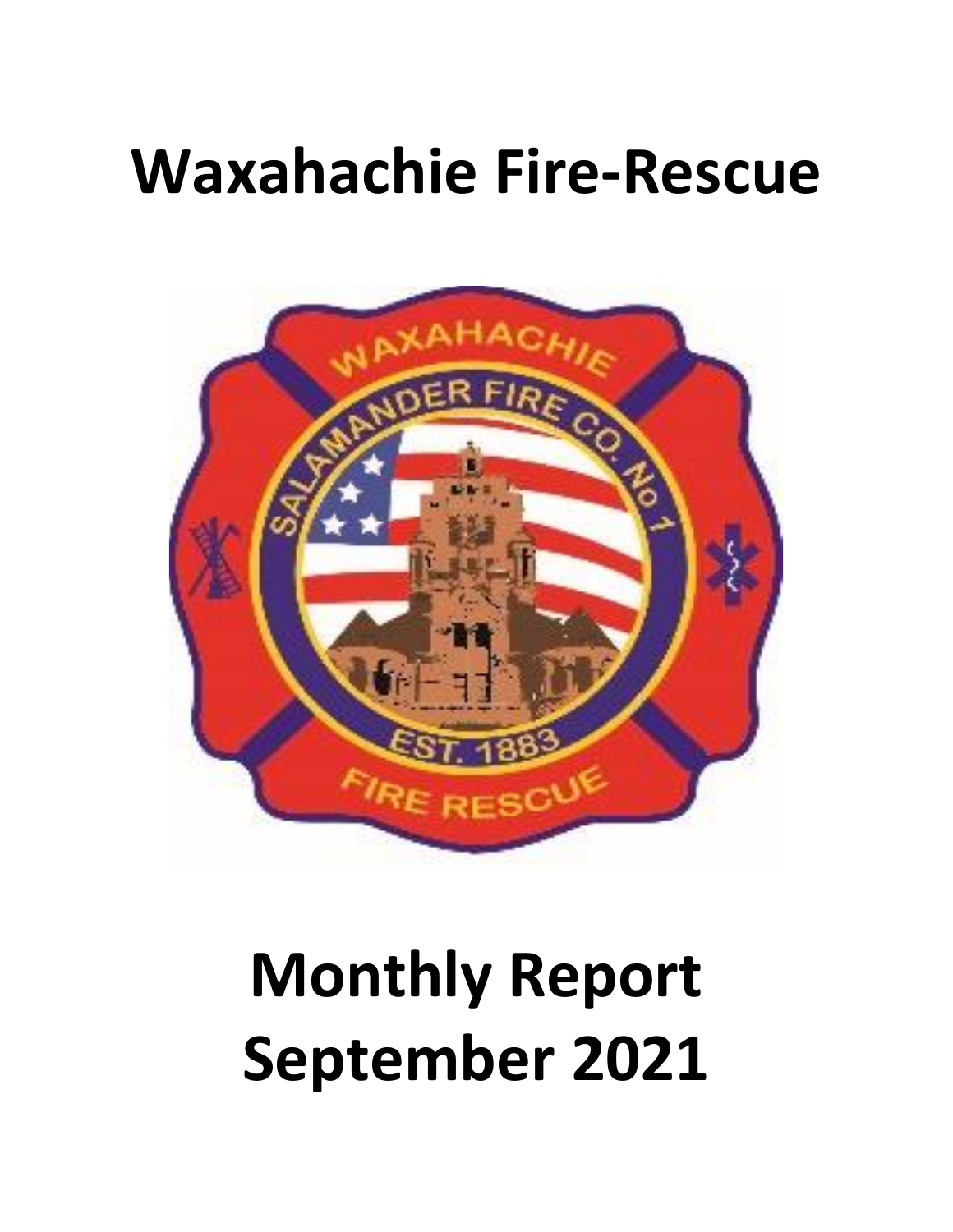

## **Fire Statistics**



| <b>Major Incident Type</b>                        | Count | Percentage |
|---------------------------------------------------|-------|------------|
| <b>Fires</b>                                      | 14    | 3.13       |
| Overpressure rupture, explosion, overheat-no fire |       | 0.22       |
| Rescue & Emergency Medical Service                | 308   | 68.9       |
| Hazardous Condition (No Fire)                     | 10    | 2.24       |
| Service Call                                      | 56    | 12.53      |
| Good Intent Call                                  | 16    | 3.58       |
| False Alarm and False Call                        | 42    | 9.4        |
| <b>Total All Calls</b>                            | 447   |            |

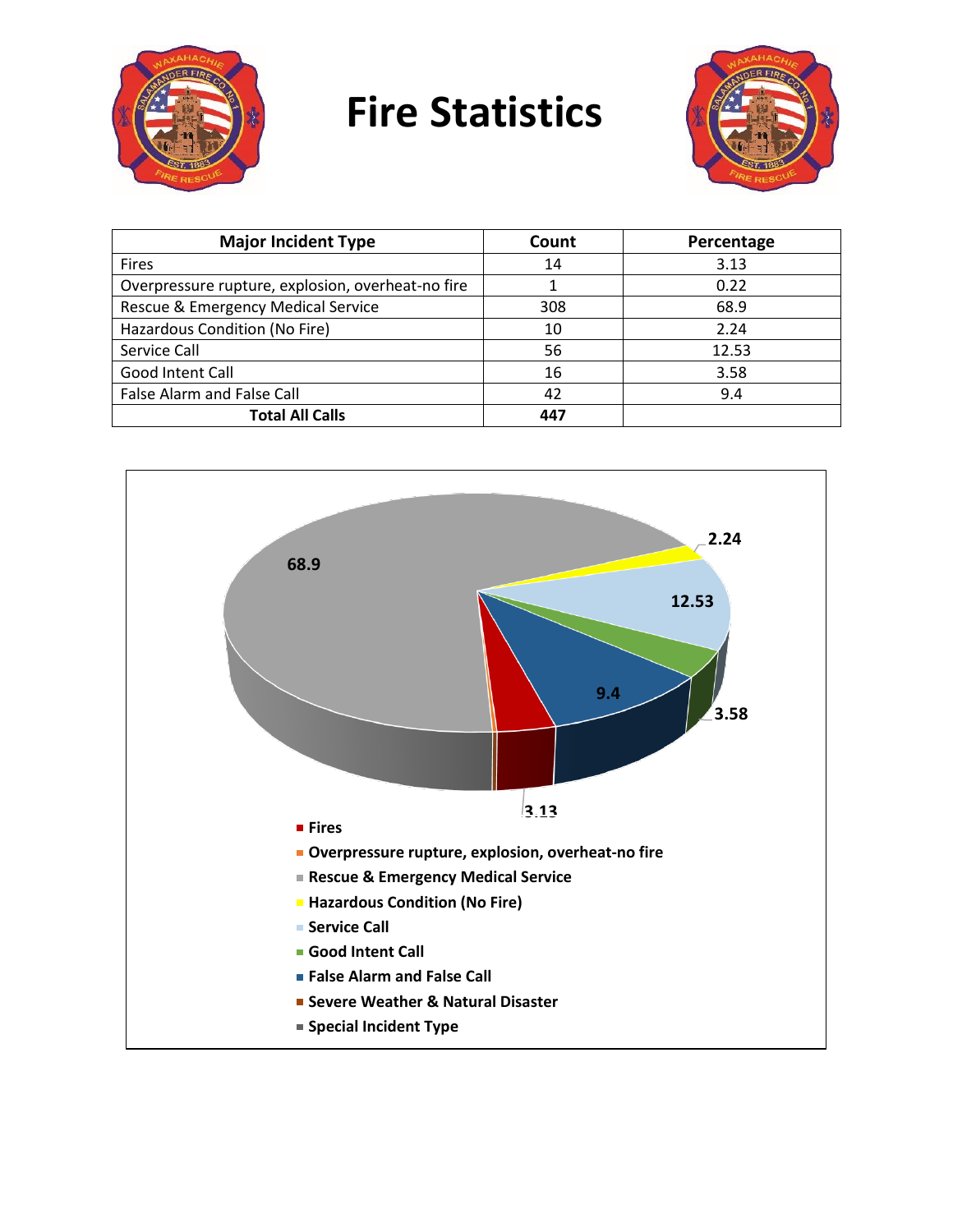

**Fire-Rescue Incident** 

## **Response Time Analysis**



| <b>Response Minutes</b>               | Count        | Percentage                         |
|---------------------------------------|--------------|------------------------------------|
| 00                                    | 7            | 1.50                               |
| 01                                    | 9            | 2.05                               |
| 02                                    | 34           | 7.75                               |
| 03                                    | 66           | 15.03                              |
| 04                                    | 59           | 13.44                              |
| 05                                    | 94           | 21.41                              |
| 06                                    | 54           | 12.30                              |
| 07                                    | 45           | 10.25                              |
| 08                                    | 20           | 4.56                               |
| 09                                    | 14           | 3.19                               |
| 10                                    | 5            | 1.14                               |
| 11                                    | 8            | 1.82                               |
| 12                                    | $\mathbf{1}$ | 0.23                               |
| 13                                    | 3            | 0.68                               |
| $14+$                                 | 20           | 4.56                               |
| <b>Total of All Incident Arrivals</b> | 439          | <b>Average Response Time 06:17</b> |
| <b>Cancelled Prior to Arrival</b>     | 8            |                                    |
| <b>Total Incidents</b>                | 447          |                                    |

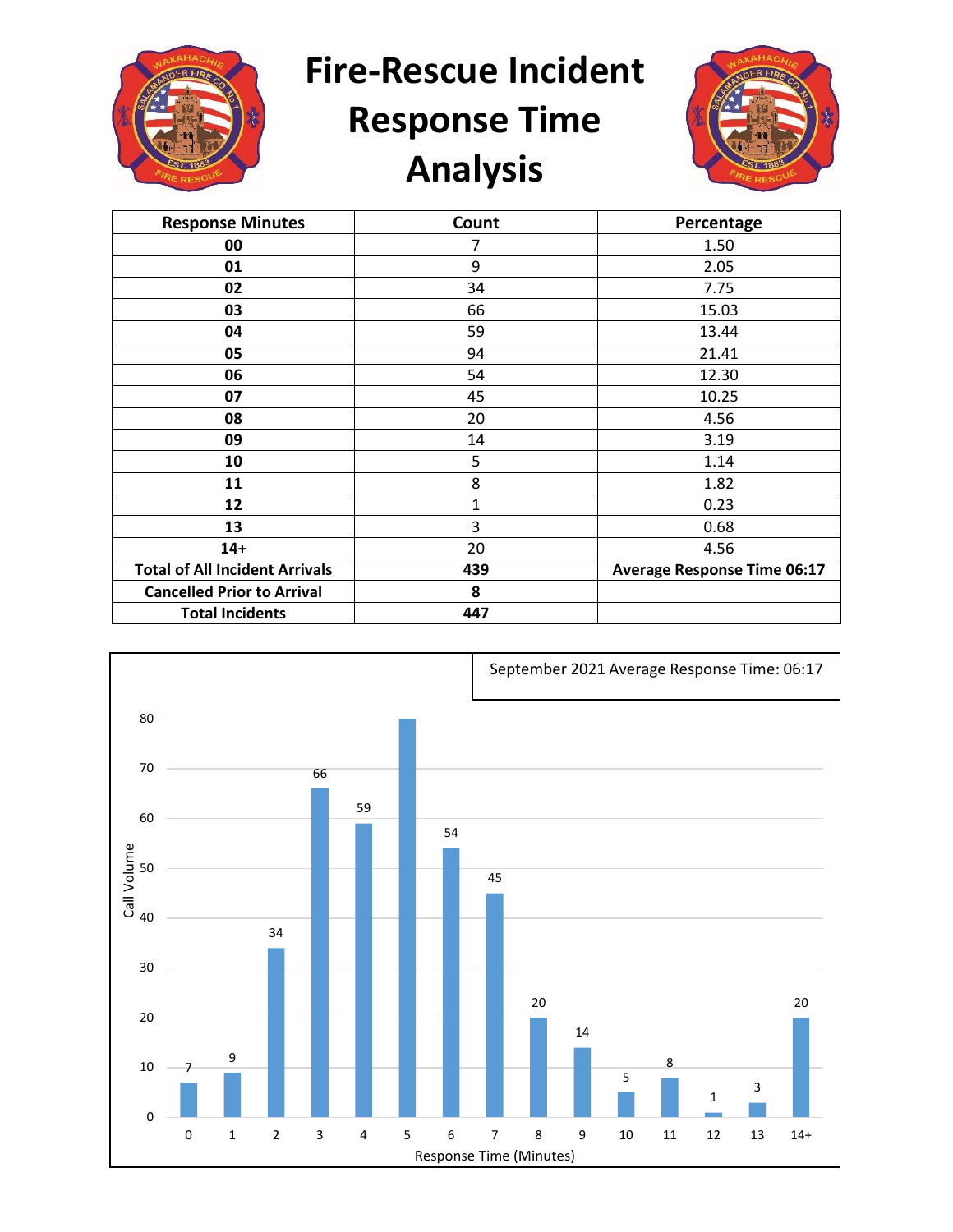

#### **Monthly Fire Prevention / Inspection Statistics**



| <b>Fire Prevention &amp; Inspection Activity</b> | Count        | Percentage |
|--------------------------------------------------|--------------|------------|
| Certificate of Occupancies                       | 12           | 7.55       |
| Fire Alarm Inspection                            | 2            | 1.26       |
| <b>Foster Home Inspections</b>                   | $\mathbf{1}$ | 0.63       |
| <b>General Inspections</b>                       | 26           | 16.35      |
| <b>Plan Reviews</b>                              | 82           | 51.57      |
| Site Inspections                                 | 0            | 0          |
| <b>Fire Sprinkler Inspections</b>                | 32           | 20.12      |
| Ventahood Inspections                            | 1            | 0.63       |
| Other Inspections                                | $\mathbf 0$  | 0          |
| Re-Inspections                                   | $\Omega$     | 0          |
| <b>Total Inspections</b>                         | 156          | 98.11      |
| Consultations                                    | $\Omega$     | $\Omega$   |
| <b>Control Burn Authorizations</b>               | $\mathbf{1}$ | 0.63       |
| <b>Presentations Made</b>                        | $\mathbf 0$  | 0          |
| <b>Total Miscellaneous Activity</b>              | 1            | 0.63       |
| Incident Response (on-duty)                      | 1            | 0.63       |
| Incident Response (off-duty)                     | $\mathbf{1}$ | 0.63       |
| <b>Total Incident Responses</b>                  | 2            | 1.26       |
| Fire/Arson Investigations Performed (on-duty)    | $\mathbf{0}$ | 0          |
| Fire/Arson Investigations Performed (off-duty)   | $\Omega$     | 0          |
| <b>Total Investigations</b>                      | $\mathbf 0$  | 0          |
| <b>Total All Activities</b>                      | 159          |            |